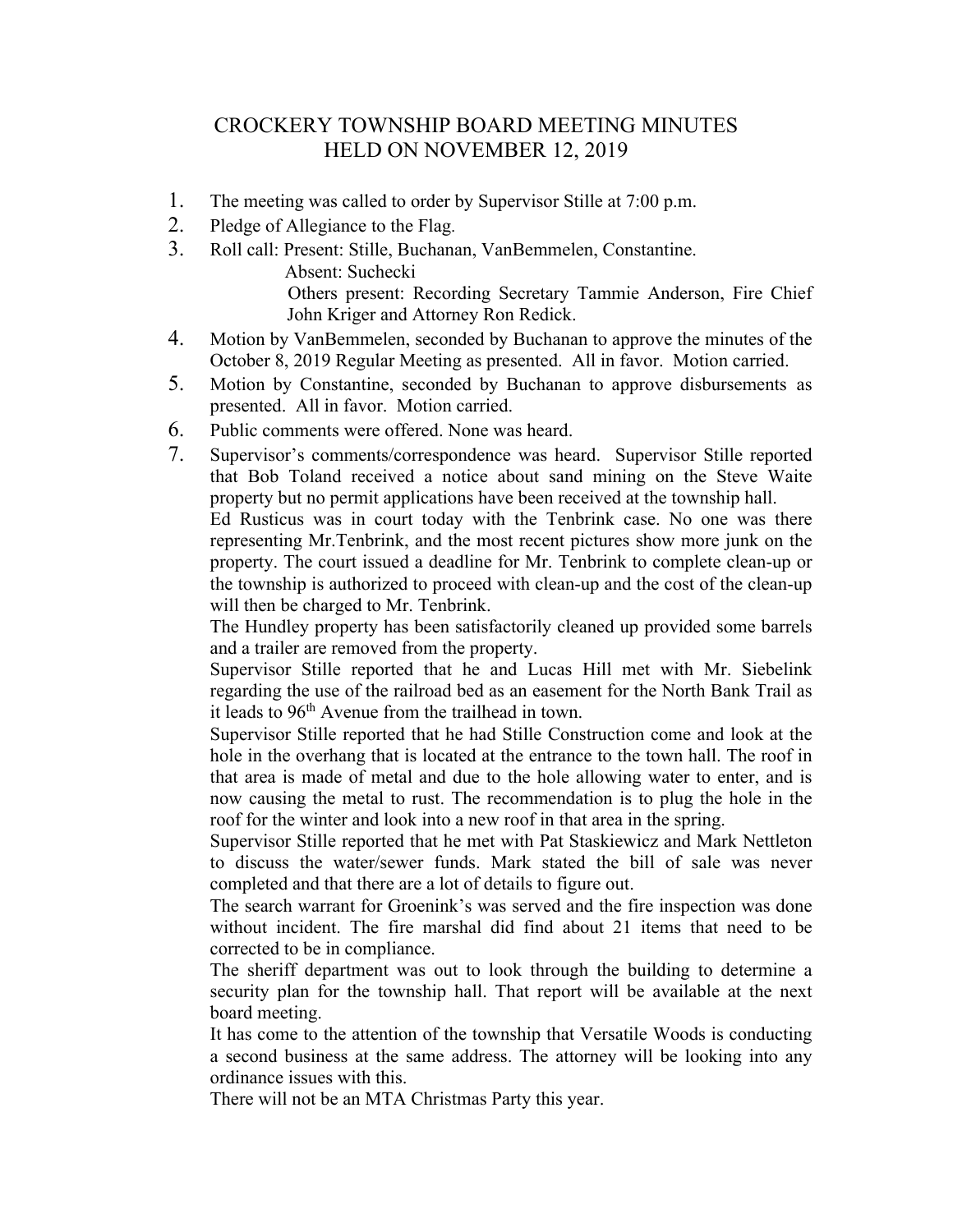- 8. Treasurer's Report was offered. Winter taxes will be finished soon and will then be sent to the printer.
- 9. Clerk's Report was offered. There is a tree in the Ottawa Center Cemetery that is in question as to whether it should come down. If the big branch falls it will most likely damage headstones. Clerk Buchanan is requesting a survey of the rear parcel line so that it is clear what trees belong to the township and what trees are on private property. Supervisor Stille did mention that he did ask the tree trimmers to take down the 2 dead pine trees and a branch that came down in the cemetery. Clerk Buchanan sat in on the last Cemetery Committee meeting and asked that they clarify a few items with the ordinance and they will be doing so. There were some questions about grave markers and they will allow what is there and refine the ordinance for the future.
- 10. Fire Chief's report was given. Fire Chief Kriger reported that they have been busy. They did have an Agricultural Training Class this last weekend at the Crockery Fire Department. It was a good class and very educational. A gentleman by the name of Jordan has approached the fire chief and asked if Crockery Fire Department would sponsor him to attend the Ottawa County Fire Academy. Fire Chief Kriger reported that Jordan is willing to pay for all fees and that he just needs the sponsorship.
- 11. Committee Chair reports were offered. No reports were heard.
- 12. Board Member Committee reports were offered. No reports were heard.
- 13. Motion by Constantine, seconded by VanBemmelen to approve that Stille Construction plug the hole in the roof at the township hall. All in favor, Motion carried.
- 14. Motion by VanBemmelen, seconded by Buchanan to approve authorization of a survey of the rear property line of the Ottawa Center Cemetery to be done by Brian Ford. All in favor. Motion carried.
- 15. Motion by VanBemmelen, seconded by Buchanan to approve the sponsorship of Jordan for Ottawa County Fire Academy following the signing of an agreement that includes a liability clause that Crockery Township and Crockery Fire Department is not responsible. Jordan will assume all financial responsibility per his request. All in favor. Motion carried.
- 16. Motion by Constantine, seconded by Buchanan to adopt Ordinance 2019-19, An Ordinance To Regulate The Division Of Parcels Or Tracts Of Land In Order To Carry Out The Provisions O Michigan Public Act 288 Of 1967, As Amended, Being The Land Division Act; To Establish Minimum Requirements And Procedures For The Approval Of Such Land Divisions And To Prescribe Penalties For The Violation Of This Ordinance; And, To Repeal Prior Inconsistent Ordinances. All in favor. Motion carried.
- 17. Motion by Buchanan, seconded by Constantine to approve Ryan Arends to submit a MNRTF and MDOT-TAP grant for Nunica to 96<sup>th</sup> Avenue trail, including estimate for trailhead and 2 miles of trail. All in favor. Motion carried.
- 18. Motion by Buchanan, seconded by VanBemmelen to approve Supervisor Stille to submit for other grants to complete trailhead development. All in favor. Motion carried.